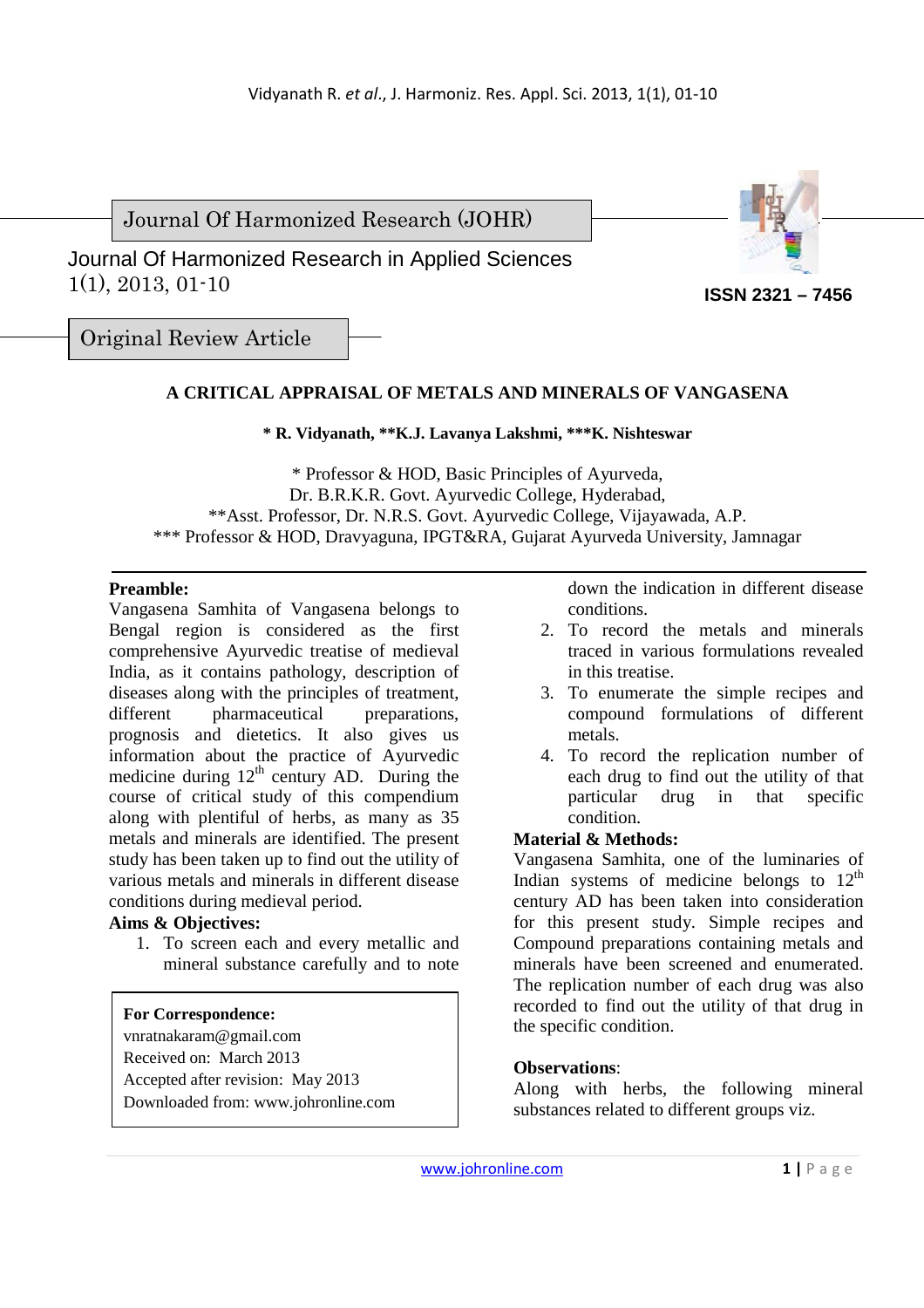Rasa, Maharasa, Uparasa, Sadharana rasa, Dhatu, Ratna, Uparatna, Sudha Varga are also traced in Vangasena Samhita and the number mentioned against each substance indicates the replication of that substance.

# Rasa:

| 1. | Parada (Mercury)                    | 24 |
|----|-------------------------------------|----|
|    | Maharasa:                           |    |
| 2. | Abhraka (Mica)                      | 25 |
| 3. | Makshika (Copper pyrite)            | 25 |
| 4. | Shilajatu (Bitumen)                 | 36 |
| 5. | Tuttha (Copper sulphate)            | 23 |
|    | Uparasa:                            |    |
| 6. | Gandhaka (Sulphur)                  | 41 |
| 7. | Gairika (Red oxide of iron)         | 35 |
| 8. | Kasisa (Ferrous sulphate)           | 26 |
| 9. | Sourashtri (Alum)                   | 07 |
|    | 10. Talaka (Arsenic trisulphide)    | 31 |
|    | 11. Manahshila (Arsenic disulphide) | 92 |
|    | 12. Anjana (Antimony sulphide)      | 05 |
|    | Sadharana Rasa:                     |    |
|    | 13. Navasara (Ammonium chloride)    | 01 |
|    | 14. Varata (Cowrie shell)           | 01 |
|    | 15. Sindura (Lead peroxide)         | 02 |
|    | Dhatu:                              |    |
|    | 16. Swarna (Gold)                   | 05 |
|    | 17. Rajata (Silver)                 | 04 |
|    | 18. Tamra (Copper)                  | 20 |
|    | 19. Loha (Iron)                     | 94 |
|    | 20. Naga (Lead)                     | 06 |
|    | 21. Vanga (Tin)                     | 06 |
|    | 22. Yasada (Zinc)                   | 01 |
|    | 23. Kamsya (Bronze)                 | 01 |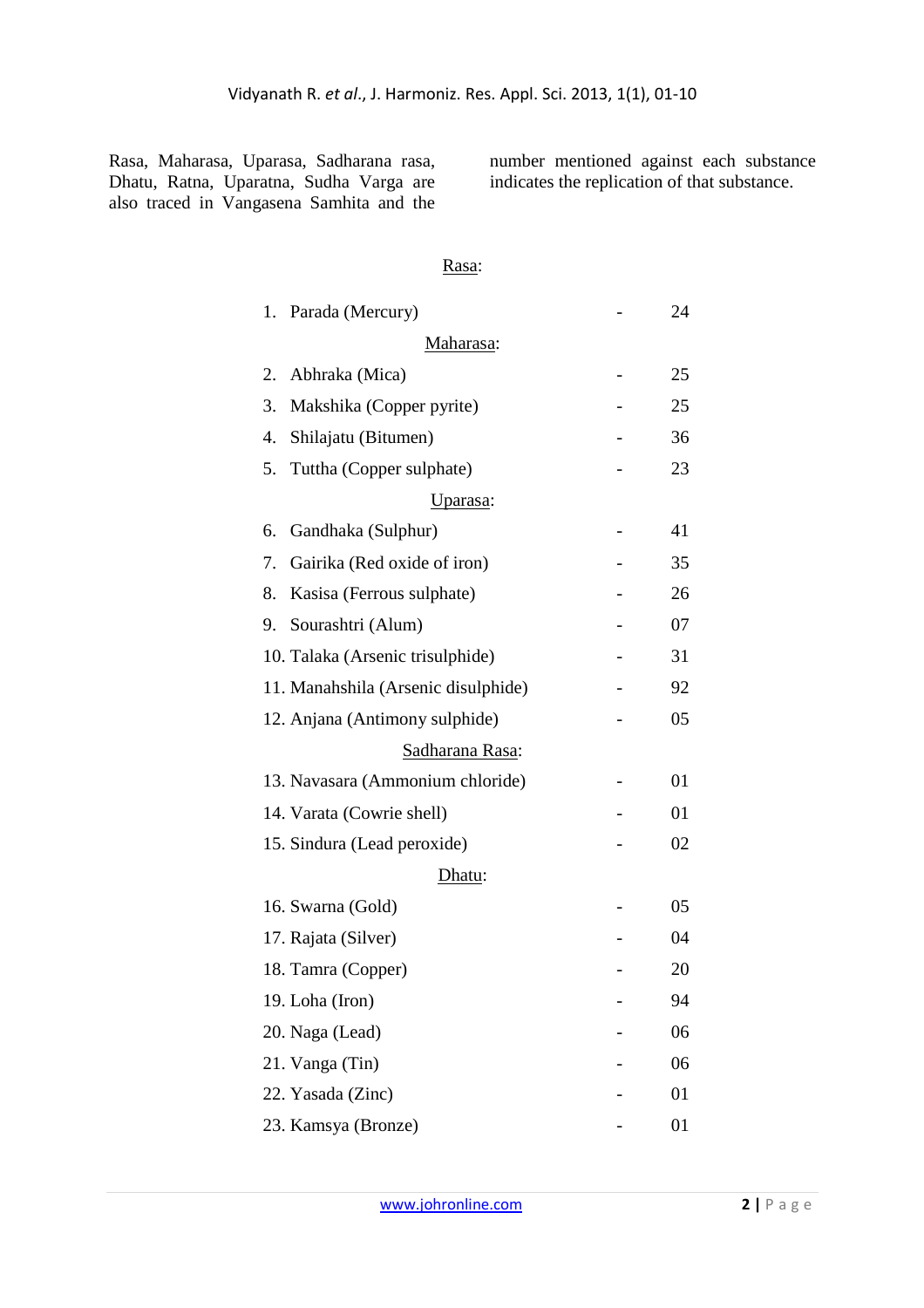| 24. Pittala (Brass)                  |  | 02 |  |  |  |
|--------------------------------------|--|----|--|--|--|
| 25. Mandura (Fe <sub>2</sub> $O_3$ ) |  | 23 |  |  |  |
| Ratna:                               |  |    |  |  |  |
| 26. Mukta (Pearl)                    |  | 04 |  |  |  |
| 27. Pravala (Coral)                  |  | 05 |  |  |  |
| 28. Vaidurya (Cat's eye)             |  | 01 |  |  |  |
| <u>Sudha varga:</u>                  |  |    |  |  |  |
| 29. Sukti (Pearl Oyster)             |  | 02 |  |  |  |
| 30. Sankha (Conch shell)             |  | 39 |  |  |  |
| 31. Khati (Chalk)                    |  | 01 |  |  |  |
| 32. Godanti (Gypsum)                 |  | 01 |  |  |  |
| 33. Sambooka (Small sized conch)     |  | 10 |  |  |  |
| 34. Samudraphena (Cuttlefish bone)   |  | 13 |  |  |  |
| 35. Tankana (Boric acid)             |  | 05 |  |  |  |

# **Minerals with their highest replication in the Descending order:**

| Loha (Iron)<br>1.                    | 94 |
|--------------------------------------|----|
| 2. Manahshila (Arsenic disulphide)   | 92 |
| 3. Gandhaka (Sulphur)                | 41 |
| Sankha (Conch shell)<br>4.           | 39 |
| Shilajatu (Bitumen)<br>5.            | 36 |
| Gairika (Red oxide of iron)<br>6.    | 35 |
| 7. Talaka (Arsenic trisulphide)      | 31 |
| Kasisa (Ferrous sulphate)<br>8.      | 26 |
| 9. Abhraka (Mica)                    | 25 |
| 10. Makshika (Copper pyrite)         | 25 |
| 11. Parada (Mercury)                 | 24 |
| 12. Mandura (Fe <sub>2</sub> $O_3$ ) | 23 |
| 13. Tuttha (Copper sulphate)         | 23 |
| 14. Tamra (Copper)                   | 20 |
| 15. Samudraphena                     | 13 |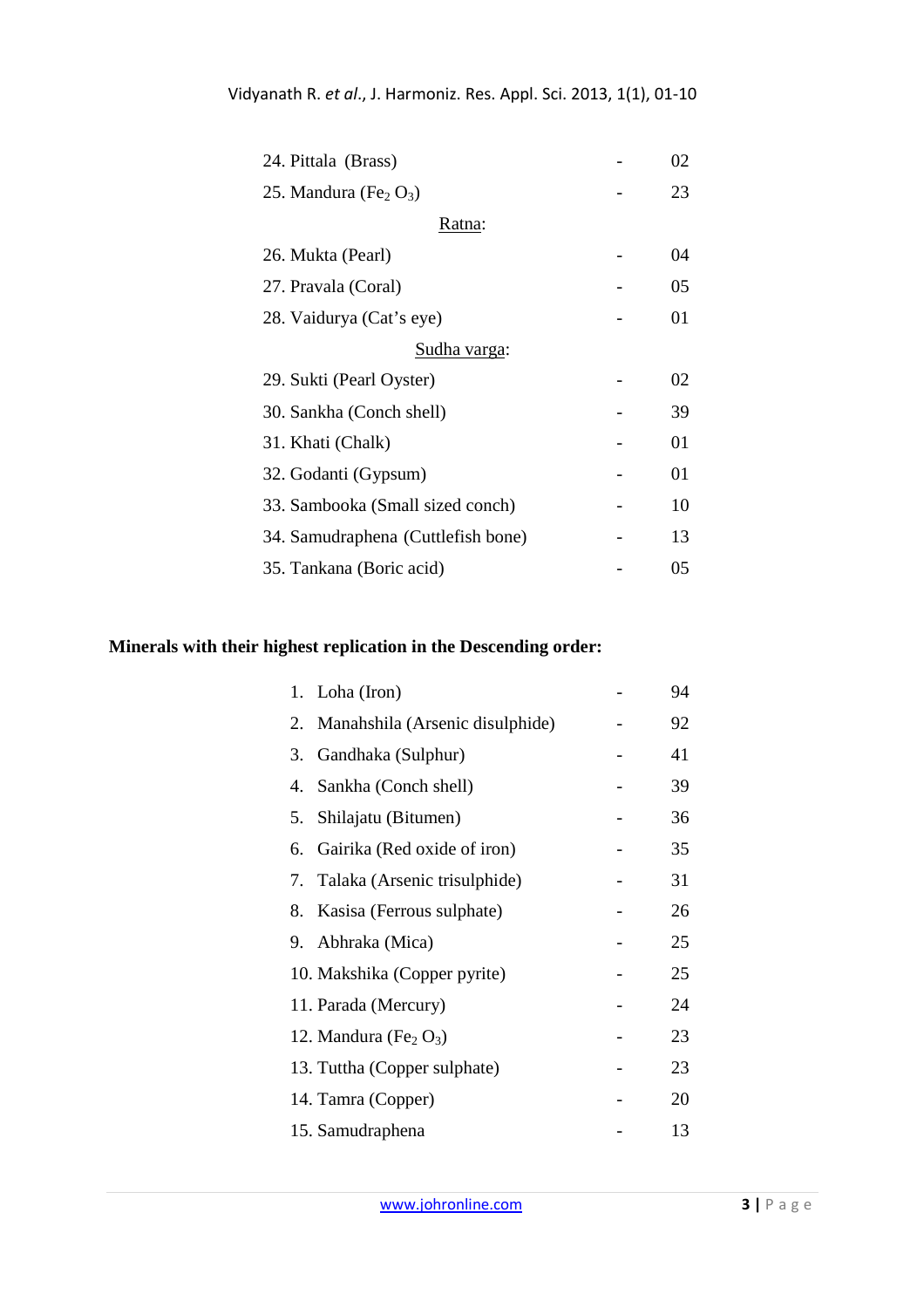| 16. Sambooka (Small sized conch) | 10 |
|----------------------------------|----|
| 17. Sourashtri (Alum)            | 07 |
| 18. Naga (Lead)                  | 06 |
| 19. Vanga (Tin)                  | 06 |
| 20. Anjana (Antimony sulphide)   | 05 |
| 21. Pravala (Coral)              | 05 |
| 22. Swarna (Gold)                | 05 |
| 23. Tankana (Boric acid)         | 05 |
| 24. Mukta (Pearl)                | 04 |
| 25. Rajata (Silver)              | 04 |
| 26. Pittala (Brass)              | 02 |
| 27. Sindura (Lead peroxide)      | 02 |
| 28. Sukti (Pearl Oyster)         | 02 |
| 29. Godanti (Gypsum)             | 01 |
| 30. Kamsya (Bronze)              | 01 |
| 31. Khati (Chalk)                | 01 |
| 32. Navasara (Ammonium chloride) | 01 |
| 33. Vaidurya (Cat's eye)         | 01 |
| 34. Varata (Cowrie shell)        | 01 |
| 35. Yasada (Zinc)                | 01 |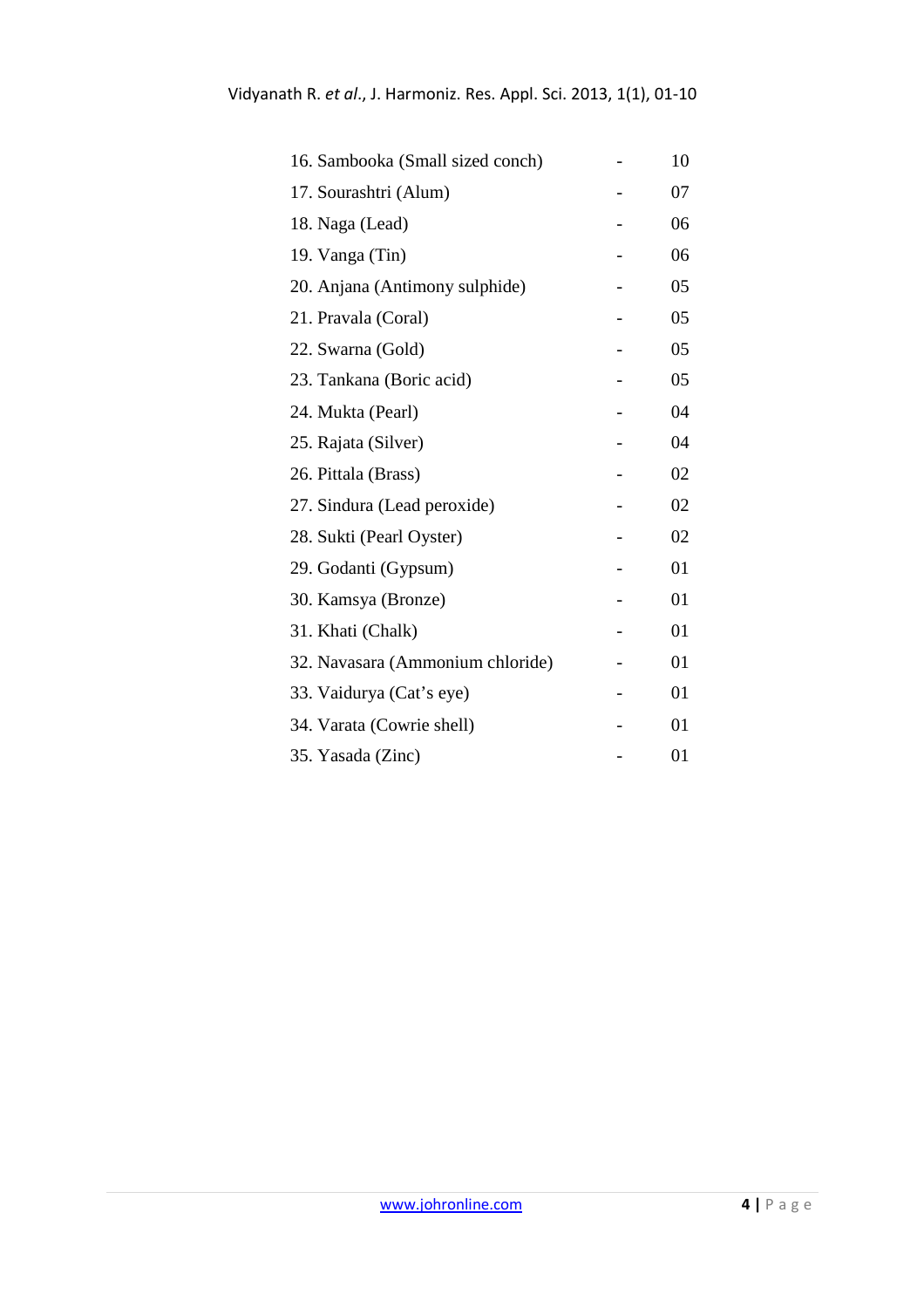

# **Summary**

# **Parada:**



# **Abhraka:**



- Parada is found at 24 places and as maximum as in twelve different conditions like Parinamasoola, Sodha, Netraroga, Striroga, Rasayana and Vajikarana.
- Among 24 references more than 50% are traced in Rasayana chapter only.
- Unlike other works of Ayurveda belongs to medieval period, Parada is quoted maximum number of times in Vangasena Samhita and is used externally as well as internally.
- In total 25 references of Abhraka are recognized in this compendium and 21 are noticed in Rasayana chapter only.
- The remaining four are traced in the chapters of Parinamasoola, Raktapitta, Netraroga and Striroga.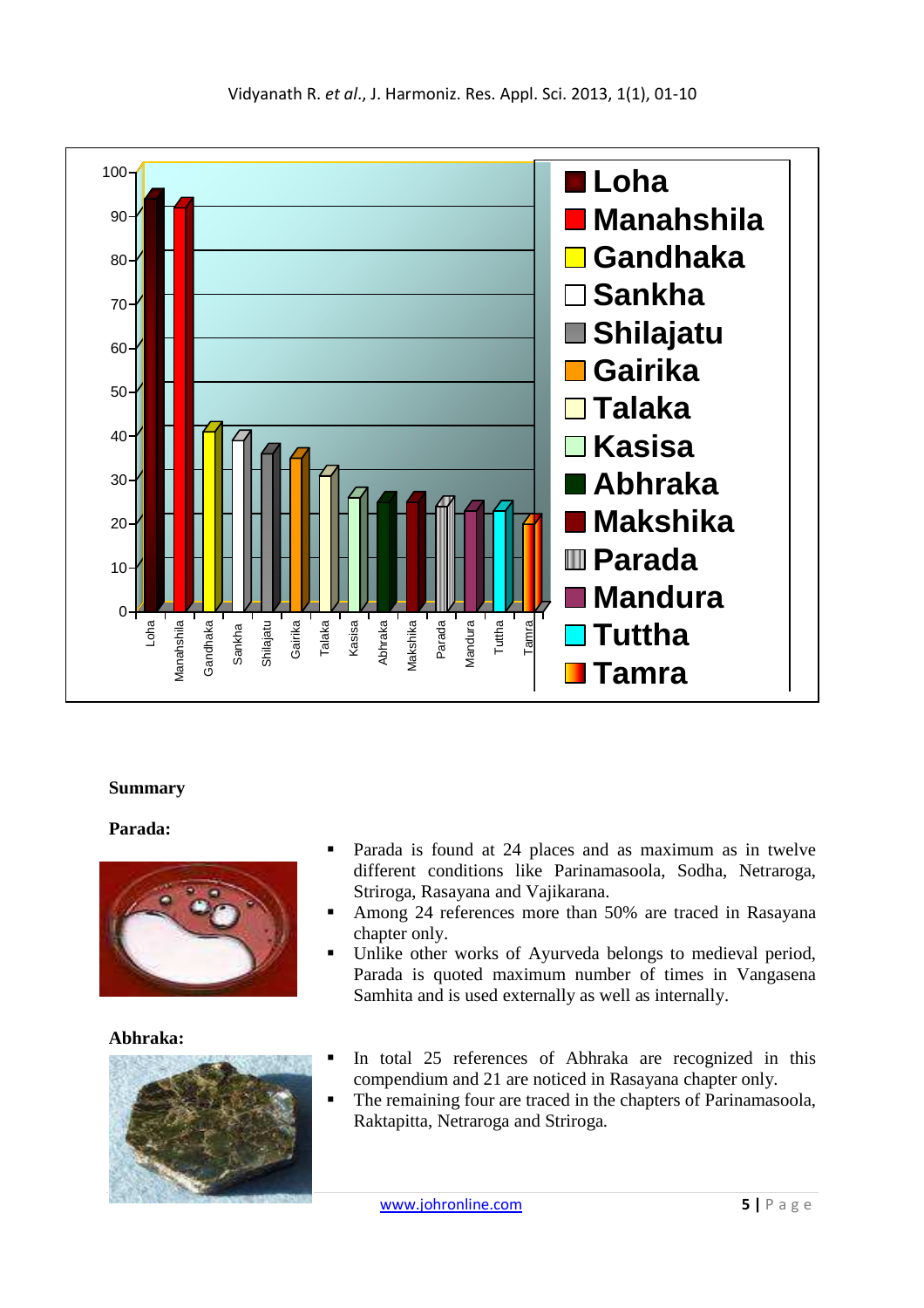Basing on 84% of references, it is observed that Abhraka is one of the best Rasayana drugs related to Rasasastra.

#### **Makshika**:



#### **Shilajatu:**



# **Tuttha:**



**Gandhaka** 



- Makshika is also found at 25 places in the entire text of Vangasena Samhita.
- It is mainly indicated in Pandu, Netraroga, Vatarakta and as a Rasayana.
- Among these 25 references 8 are related to simple recipes and the remaining 19 are compound formulations.
- Shilajatu is mentioned at 36 different places viz. Pandurogadhikara, Mutrakricchra, Mutraghata, Vatarakta, Kushta, Rasayanadhikara etc.
- Origin, pharmacological actions and method of administration of Shilajatu is mentioned in the chapter Prameha vide Sloka reference number105 to120.
- Similarly purification procedure of Shilajatu is also revealed in the chapter Vatarakta vide reference number 213 to 216.
- Tuttha is found at 23 places in the entire compendium.
- It is indicated in various conditions like Nadivrana, Bhagandara, Upadamsa, Kushta, Kshudraroga, Agantukavrana, Netraroga, Nasaroga etc.
- It is mainly used as an external application, viz. washing wounds and also as a collyrium.
- Gandhaka is mentioned at 41 different places in Vangasena Samhita.
- It is suggested that Gandhaka is useful in various ailments like Jwara, Krimi, Raktapitta, Vatarakta, Parinamasoola, Sodha, Arbuda, Kushta, Amlapitta, Kshudraroga, Karnaroga, Netraroga, Siroroga, Striroga and also as a Rasayana.
- Out of 41, Gandhaka is found as maximum as 22 times in Rasayanadhikara only.
- By the above observations it is inferred that Gandhaka is being considered as one of the best Rasayana drugs of Ayurvedic pharmacopoeia.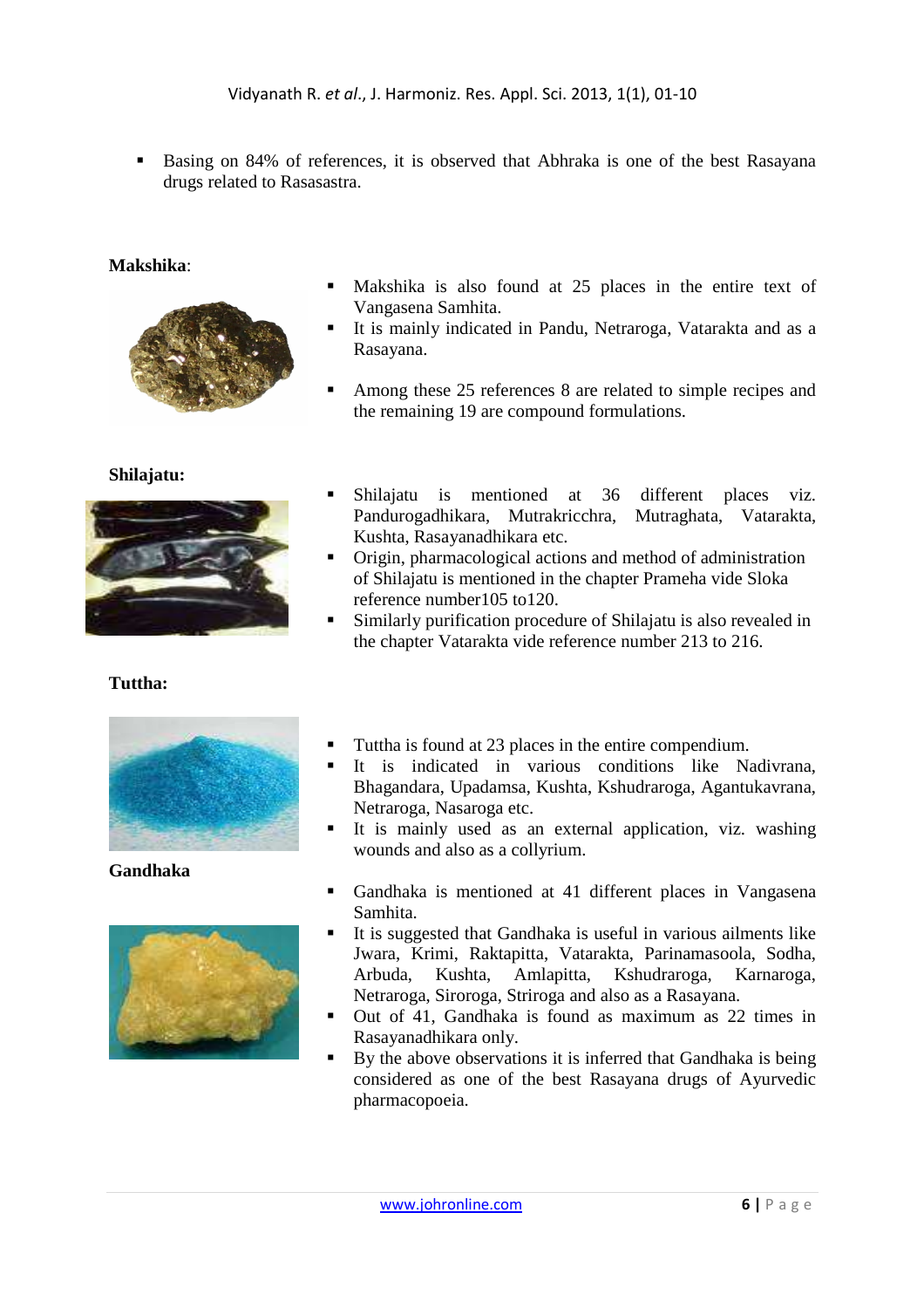# **Gairika:**



#### **Kasisa:**

■ 26 recipes related to Kasisa is found in this treatise and it is indicated in Netraroga, Switra, Kitibha, Indralupta, Hicca etc.

# **Kankshi:**

- 35 references of Gairika are traced and it is indicated in Pandu, Raktapitta, Hicca, Netraroga, Pradara, Mukhapaka etc.
- Among these 35 recipes more than 85% are external applications only.



- Kankshi is traced at 7 places only in the entire compendium.
- It is mainly used for washing Snehadagdha Vrana, Pradara, Netraroga, Hridroga and in Rasayana.



- 31 recipes pertaining to Talaka is observed.
- Both external and internal use of Talaka is noticed in various conditions like Slipada, Upadamsa, Kushta, Netraroga, Striroga and Balaroga



# **Manahshila:**



- Manahshila stood second in the enumerated list of 35 substances with its  $2<sup>nd</sup>$  best replication number as 92.
- It is mainly indicated in Kasa, Swasa, Switra, Upadamsa, Netraroga, Balaroga etc.
- Manahshiladi Dhumapana is indicated in Kasa, Swasa and Hicca.
- Utility of Manahshila is observed in several ways such as Dhumapana, Anjana, Lepa, Nasya and also as an internal administration.

# **Anjana:**

 Srotonjana is traced only at one place i.e. in Dravyagunadhikara vide reference number 36, whereas 4 recipes of Souveeranjana is identified in the chapter Netraroga and all of them are collyrium only.

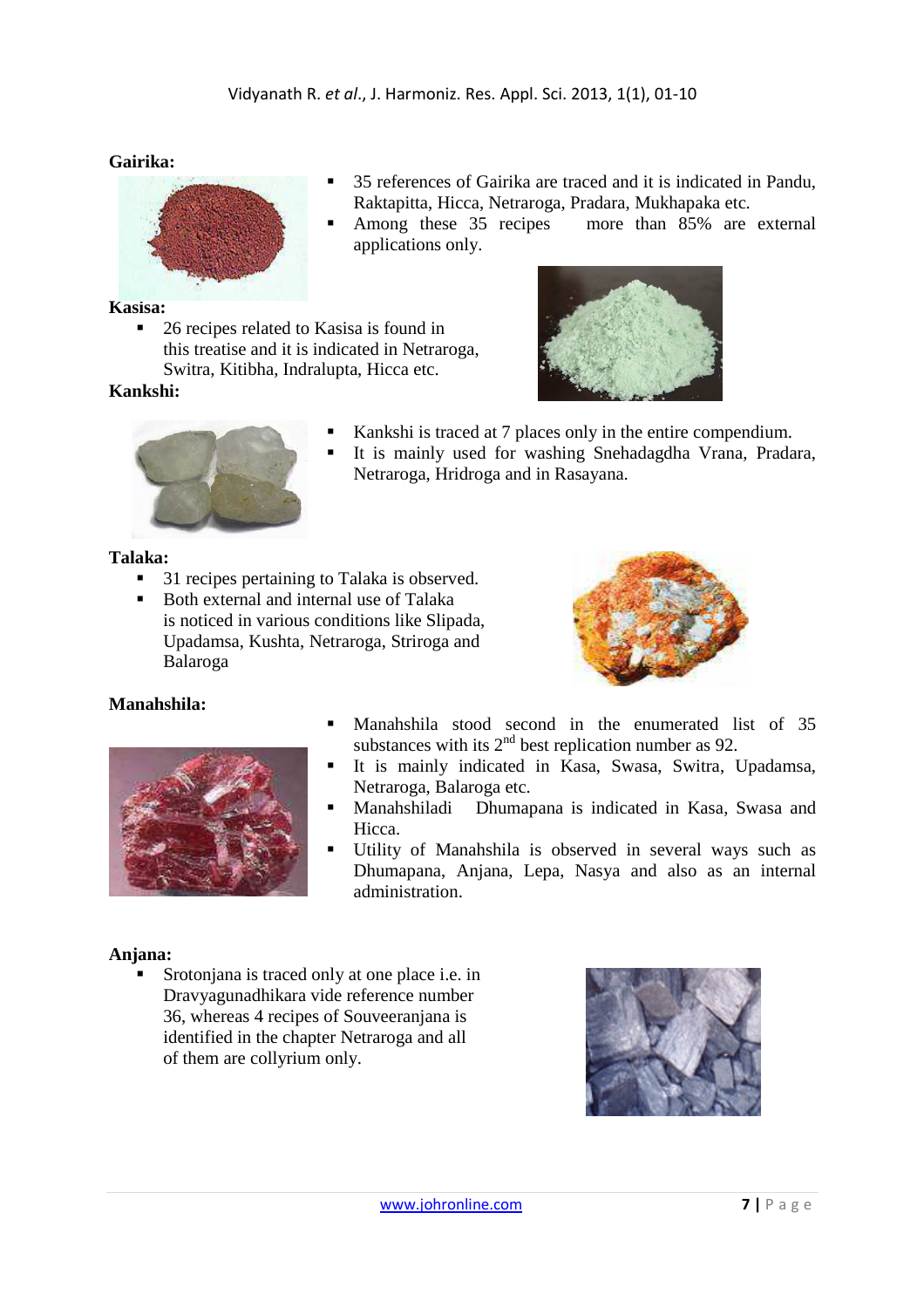# **Varata, Navasara, Sindura:**







- Both Navasara and Varata are trced at only one place and that too in the same formulation viz. Kharpara Rasayana.
- **Sindura is found twice and both the references are from the chapter Kushtarogadhikara** only.

# **Swarna, Rajata:**



- **Precious metals like gold and silver are not extensively found** in this treatise.
- Swarna Bhasma is indicated in Kumbhakamala, Balaroga and Visha roga.
- Gold and silver are mentioned for the fabrication of certain instruments like Vasti Netra, Anjana Salaka etc.

#### **Tamra:**

 At least 20 references are traced in relation to Tamra. Among those 9 from Rasayana chapter, 6 from Netrarogadhikara and the remaining are one each from Parinamasoola, Sodha, Arbuda, Prameha.



#### **Loha:**



- Loha stood first in the list of 35 metals and minerals of Vangasena with its highest replication number as 94.
- It is indicated in more than 20 different conditions like Jwara, Atisara, Pandu, Parinamasoola, Prameha, Kushta, Kshudraroga, Netraroga etc.
- Among 94 references of Loha, as maximum as 22 are identified from the chapter Rasayanadhikara.
- Description of Loha is found as under in the chapter Arshas vide reference no.214
	- o 3 Types Munda, Tikshna & Kanta
	- o Munda: 3 types Mridu, Kunda, Khandara
	- o Tikshna: 6 types Khara, Yogara, Sara, Karnaka, Dravaka, Romaka
	- o Kanta: 7 types Huntala, Tara, Bhatta, Vaajara, Kalaka, Bhramaka, Chumbaka

# **Naga, Vanga, Yasada, Kamsya, Pittala:**











 Both Naga and Vanga are found at 6 different places viz. Netraroga, Arbuda, Rasayana and Vajikarana chapters.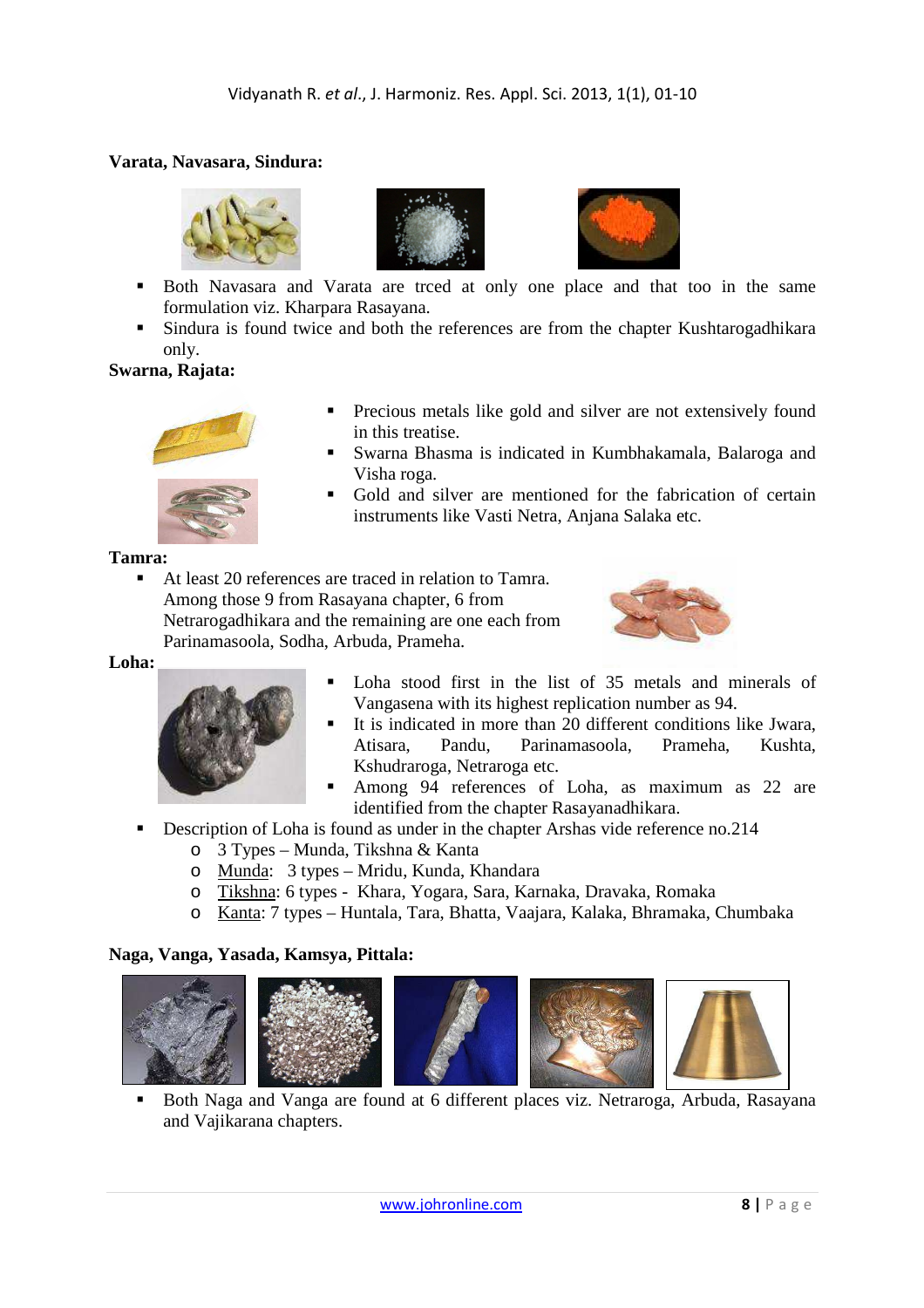- Yasada is traced at only one place i.e. in the Rasayana chapter vide quotation no.  $325 -$ 330.
- Both Kamsya, Pittala are found at 2 places each.

# **Mandura:**



- Mandura was traced in 23 references and is used for the management of Pandu, Soola, Parinamasoola, Udara and Kushta.
- Among 23 references 10 are related to Parinamasoola only.

# **Mukta, Pravala, Vaidurya:**





- Mukta and Pravala are also traced in Vangasena Samhita at 4 and 5 places respectively.
- All the 4 references of Mukta are related to Netraroga only where as Pravala is useful in Hicca, Mutrakricchra, Netraroga and Striroga.
- vaidurya is found in only one recipe of Netraroga vide reference 381.

# **Sankha, Khati, Godanti:**





- Total 39 references of Sankha are traced in this treatise.
- Among those 22 are related to Netraroga only. It is also indicated in Raktapitta, Hicca, Udara, Striroga and Balaroga.
- Khati is mentioned only once in Rasayana chapter, whereas Godanti is traced at two places such as Vidradhi and Netraroga in this compendium.

### **Sambooka:**



**Samudraphena:** 



Gudabhramsa and Karnanadi.

Sambooka is quoted at 10 places and used in various conditions like Parinamasoola, Antravriddhi, Charmakeela, Yonikanda,

 Total 13 references of Samudraphena are recognized in this compendium and 11 are related to the chapter Netraroga and the remaining are the references from Medoroga and Karnaroga.